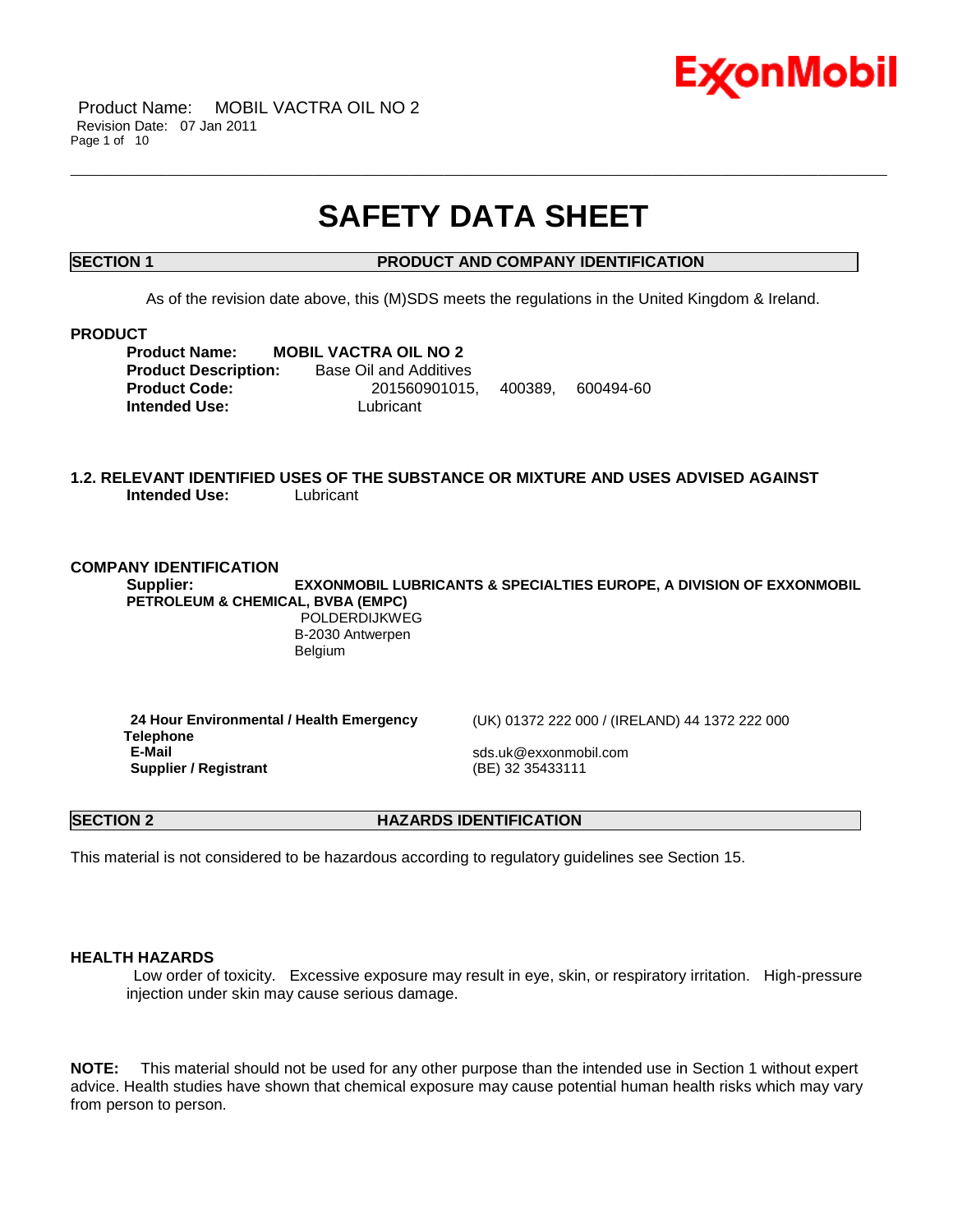

Product Name: MOBIL VACTRA OIL NO 2 Revision Date: 07 Jan 2011 Page 2 of 10

#### **SECTION 3 COMPOSITION / INFORMATION ON INGREDIENTS**

**No Reportable Hazardous Substance(s) or Complex Substance(s).**

Note: See (M)SDS Section 16 for full text of hazard statements.

#### **SECTION 4 FIRST AID MEASURES**

#### **INHALATION**

Remove from further exposure. For those providing assistance, avoid exposure to yourself or others. Use adequate respiratory protection. If respiratory irritation, dizziness, nausea, or unconsciousness occurs, seek immediate medical assistance. If breathing has stopped, assist ventilation with a mechanical device or use mouth-to-mouth resuscitation.

\_\_\_\_\_\_\_\_\_\_\_\_\_\_\_\_\_\_\_\_\_\_\_\_\_\_\_\_\_\_\_\_\_\_\_\_\_\_\_\_\_\_\_\_\_\_\_\_\_\_\_\_\_\_\_\_\_\_\_\_\_\_\_\_\_\_\_\_\_\_\_\_\_\_\_\_\_\_\_\_\_\_\_\_\_\_\_\_\_\_\_\_\_\_\_\_\_\_\_\_\_\_\_\_\_\_\_\_\_\_\_\_\_\_\_\_\_\_

#### **SKIN CONTACT**

Wash contact areas with soap and water. If product is injected into or under the skin, or into any part of the body, regardless of the appearance of the wound or its size, the individual should be evaluated immediately by a physician as a surgical emergency. Even though initial symptoms from high pressure injection may be minimal or absent, early surgical treatment within the first few hours may significantly reduce the ultimate extent of injury.

#### **EYE CONTACT**

Flush thoroughly with water. If irritation occurs, get medical assistance.

#### **INGESTION**

First aid is normally not required. Seek medical attention if discomfort occurs.

#### **SECTION 5 FIRE FIGHTING MEASURES**

### **EXTINGUISHING MEDIA**

**Appropriate Extinguishing Media:** Use water fog, foam, dry chemical or carbon dioxide (CO2) to extinguish flames.

**Inappropriate Extinguishing Media:** Straight streams of water

#### **FIRE FIGHTING**

**Fire Fighting Instructions:** Evacuate area. Prevent run-off from fire control or dilution from entering streams, sewers or drinking water supply. Fire-fighters should use standard protective equipment and in enclosed spaces, self-contained breathing apparatus (SCBA). Use water spray to cool fire exposed surfaces and to protect personnel.

**Hazardous Combustion Products:** Smoke, Fume, Aldehydes, Sulphur oxides, Incomplete combustion products, Oxides of carbon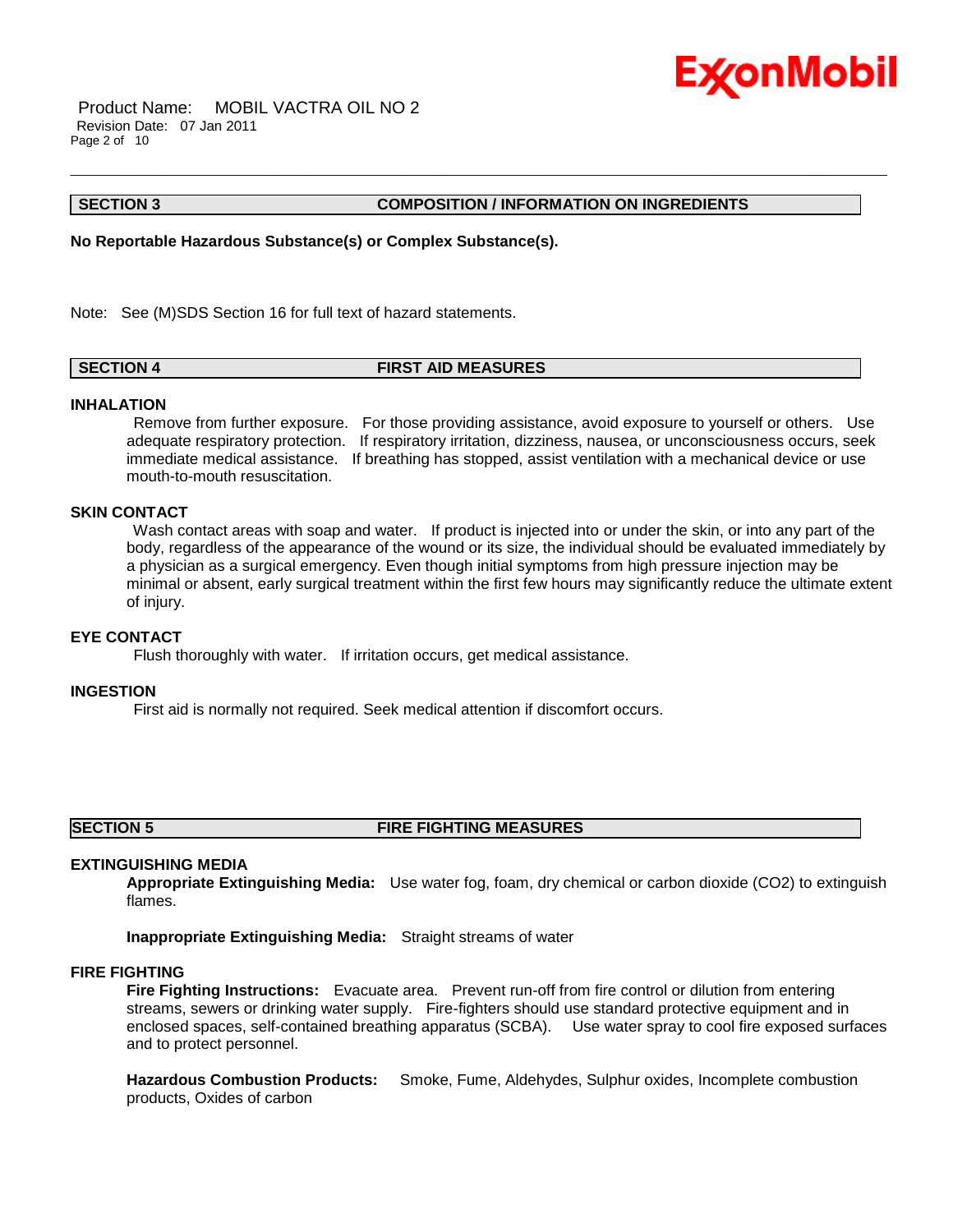

Product Name: MOBIL VACTRA OIL NO 2 Revision Date: 07 Jan 2011 Page 3 of 10

#### **FLAMMABILITY PROPERTIES**

**Flash Point [Method]:** >205C (401F) [ ASTM D-92] **Flammable Limits (Approximate volume % in air):** LEL: 0.9 UEL: 7.0 **Autoignition Temperature:** N/D

#### **SECTION 6 ACCIDENTAL RELEASE MEASURES**

#### **NOTIFICATION PROCEDURES**

In the event of a spill or accidental release, notify relevant authorities in accordance with all applicable regulations.

\_\_\_\_\_\_\_\_\_\_\_\_\_\_\_\_\_\_\_\_\_\_\_\_\_\_\_\_\_\_\_\_\_\_\_\_\_\_\_\_\_\_\_\_\_\_\_\_\_\_\_\_\_\_\_\_\_\_\_\_\_\_\_\_\_\_\_\_\_\_\_\_\_\_\_\_\_\_\_\_\_\_\_\_\_\_\_\_\_\_\_\_\_\_\_\_\_\_\_\_\_\_\_\_\_\_\_\_\_\_\_\_\_\_\_\_\_\_

#### **PROTECTIVE MEASURES**

Avoid contact with spilled material. See Section 5 for fire fighting information. See the Hazard Identification Section for Significant Hazards. See Section 4 for First Aid Advice. See Section 8 for advice on the minimum requirements for personal protective equipment. Additional protective measures may be necessary, depending on the specific circumstances and/or the expert judgment of the emergency responders. For emergency responders: Respiratory protection: respiratory protection will be necessary only in special cases, e.g., formation of mists. Half-face or full-face respirator with filter(s) for dust/organic vapor or Self Contained Breathing Apparatus (SCBA) can be used depending on the size of spill and potential level of exposure. If the exposure cannot be completely characterized or an oxygen deficient atmosphere is possible or anticipated, SCBA is recommended. Work gloves that are resistant to hydrocarbons are recommended. Gloves made of polyvinyl acetate (PVA) are not water-resistant and are not suitable for emergency use. Chemical goggles are recommended if splashes or contact with eyes is possible. Small spills: normal antistatic work clothes are usually adequate. Large spills: full body suit of chemical resistant, antistatic material is recommended.

#### **SPILL MANAGEMENT**

**Land Spill:** Stop leak if you can do so without risk. Recover by pumping or with suitable absorbent.

**Water Spill:** Stop leak if you can do so without risk. Confine the spill immediately with booms. Warn other shipping. Remove from the surface by skimming or with suitable absorbents. Seek the advice of a specialist before using dispersants.

Water spill and land spill recommendations are based on the most likely spill scenario for this material; however, geographic conditions, wind, temperature, (and in the case of a water spill) wave and current direction and speed may greatly influence the appropriate action to be taken. For this reason, local experts should be consulted. Note: Local regulations may prescribe or limit action to be taken.

#### **ENVIRONMENTAL PRECAUTIONS**

Large Spills: Dyke far ahead of liquid spill for later recovery and disposal. Prevent entry into waterways, sewers, basements or confined areas.

### **SECTION 7 HANDLING AND STORAGE**

#### **HANDLING**

 Prevent small spills and leakage to avoid slip hazard. Material can accumulate static charges which may cause an electrical spark (ignition source). When the material is handled in bulk, an electrical spark could ignite any flammable vapors from liquids or residues that may be present (e.g., during switch-loading operations). Use proper bonding and/or earthing procedures. However, bonding and earthing may not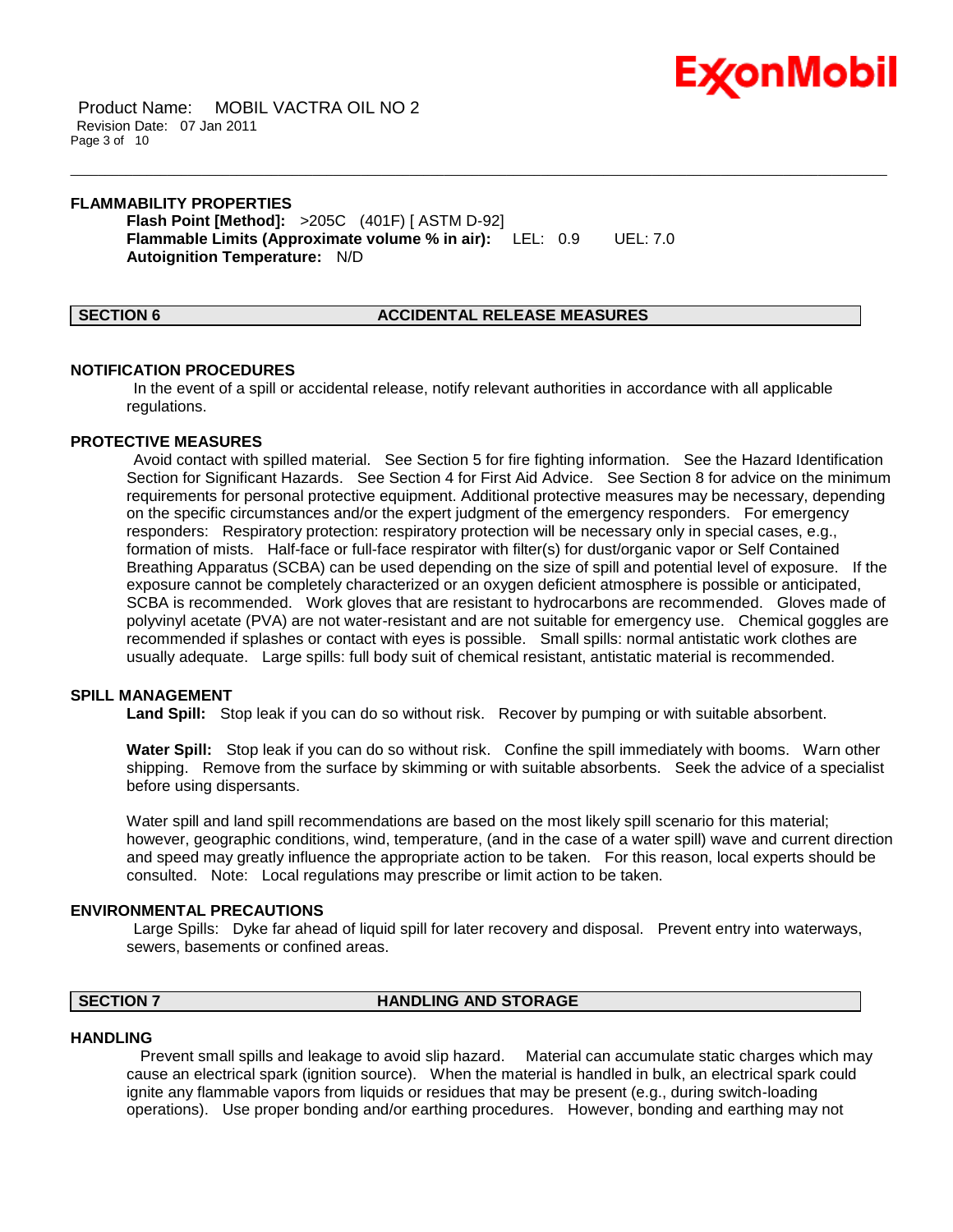

Product Name: MOBIL VACTRA OIL NO 2 Revision Date: 07 Jan 2011 Page 4 of 10

> eliminate the hazard from static accumulation. Consult local applicable standards for guidance. Additional references include American Petroleum Institute 2003 (Protection Against Ignitions Arising out of Static, Lightning and Stray Currents) or National Fire Protection Agency 77 (Recommended Practice on Static Electricity) or CENELEC CLC/TR 50404 (Electrostatics - Code of practice for the avoidance of hazards due to static electricity).

\_\_\_\_\_\_\_\_\_\_\_\_\_\_\_\_\_\_\_\_\_\_\_\_\_\_\_\_\_\_\_\_\_\_\_\_\_\_\_\_\_\_\_\_\_\_\_\_\_\_\_\_\_\_\_\_\_\_\_\_\_\_\_\_\_\_\_\_\_\_\_\_\_\_\_\_\_\_\_\_\_\_\_\_\_\_\_\_\_\_\_\_\_\_\_\_\_\_\_\_\_\_\_\_\_\_\_\_\_\_\_\_\_\_\_\_\_\_

**Static Accumulator:** This material is a static accumulator.

#### **STORAGE**

The container choice, for example storage vessel, may effect static accumulation and dissipation. Do not store in open or unlabelled containers. Keep away from incompatible materials.

**SPECIFIC END USES:** Section 1 informs about identified end-uses. No industrial or sector specific guidance available.

### **SECTION 8 EXPOSURE CONTROLS / PERSONAL PROTECTION**

**Exposure limits/standards for materials that can be formed when handling this product:** When mists / aerosols can occur, the following are recommended:  $5 \text{ mg/m}^3$  - ACGIH TLV, 10 mg/m<sup>3</sup> - ACGIH STEL.

Note: Information about recommended monitoring procedures can be obtained from the relevant agency(ies)/institute(s):

UK Health and Safety Executive (HSE)

#### **ENGINEERING CONTROLS**

The level of protection and types of controls necessary will vary depending upon potential exposure conditions. Control measures to consider:

No special requirements under ordinary conditions of use and with adequate ventilation.

#### **PERSONAL PROTECTION**

Personal protective equipment selections vary based on potential exposure conditions such as applications, handling practices, concentration and ventilation. Information on the selection of protective equipment for use with this material, as provided below, is based upon intended, normal usage.

**Respiratory Protection:** If engineering controls do not maintain airborne contaminant concentrations at a level which is adequate to protect worker health, an approved respirator may be appropriate. Respirator selection, use, and maintenance must be in accordance with regulatory requirements, if applicable. Types of respirators to be considered for this material include:

No special requirements under ordinary conditions of use and with adequate ventilation.

For high airborne concentrations, use an approved supplied-air respirator, operated in positive pressure mode. Supplied air respirators with an escape bottle may be appropriate when oxygen levels are inadequate,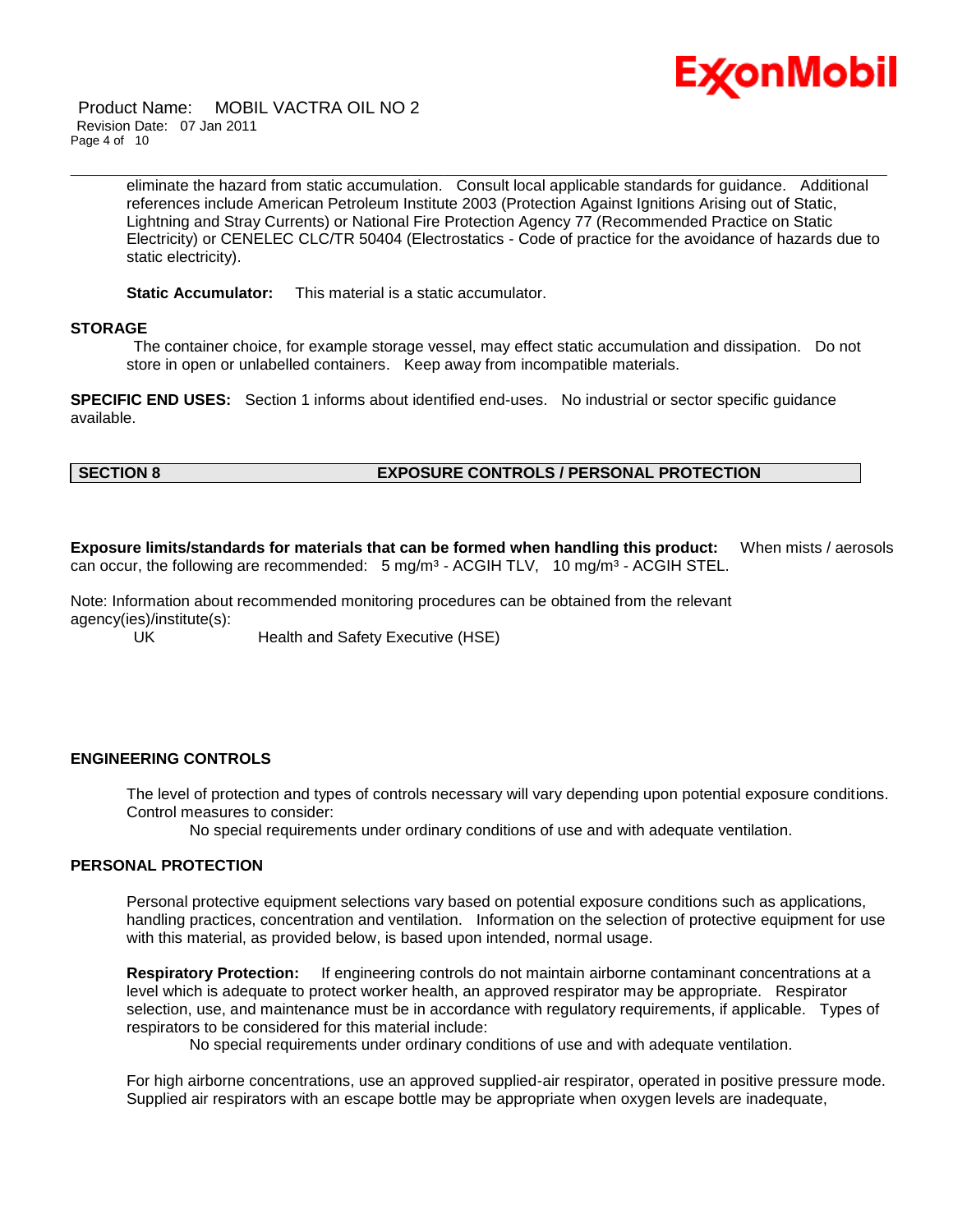

Product Name: MOBIL VACTRA OIL NO 2 Revision Date: 07 Jan 2011 Page 5 of 10

gas/vapour warning properties are poor, or if air purifying filter capacity/rating may be exceeded.

\_\_\_\_\_\_\_\_\_\_\_\_\_\_\_\_\_\_\_\_\_\_\_\_\_\_\_\_\_\_\_\_\_\_\_\_\_\_\_\_\_\_\_\_\_\_\_\_\_\_\_\_\_\_\_\_\_\_\_\_\_\_\_\_\_\_\_\_\_\_\_\_\_\_\_\_\_\_\_\_\_\_\_\_\_\_\_\_\_\_\_\_\_\_\_\_\_\_\_\_\_\_\_\_\_\_\_\_\_\_\_\_\_\_\_\_\_\_

**Hand Protection:** Any specific glove information provided is based on published literature and glove manufacturer data. Glove suitability and breakthrough time will differ depending on the specific use conditions. Contact the glove manufacturer for specific advice on glove selection and breakthrough times for your use conditions. Inspect and replace worn or damaged gloves. The types of gloves to be considered for this material include:

No protection is ordinarily required under normal conditions of use.

**Eye Protection:** If contact is likely, safety glasses with side shields are recommended.

**Skin and Body Protection:** Any specific clothing information provided is based on published literature or manufacturer data. The types of clothing to be considered for this material include:

No skin protection is ordinarily required under normal conditions of use. In accordance with good industrial hygiene practices, precautions should be taken to avoid skin contact.

**Specific Hygiene Measures:** Always observe good personal hygiene measures, such as washing after handling the material and before eating, drinking, and/or smoking. Routinely wash work clothing and protective equipment to remove contaminants. Discard contaminated clothing and footwear that cannot be cleaned. Practice good housekeeping.

### **ENVIRONMENTAL CONTROLS**

See Sections 6, 7, 12, 13.

#### **SECTION 9 PHYSICAL AND CHEMICAL PROPERTIES**

**Typical physical and chemical properties are given below. Consult the Supplier in Section 1 for additional data.**

| <b>GENERAL INFORMATION</b>                                                                                   |
|--------------------------------------------------------------------------------------------------------------|
| <b>Physical State:</b> Liquid                                                                                |
| Colour: Brown                                                                                                |
| <b>Odour:</b> Characteristic                                                                                 |
| <b>Odour Threshold: N/D</b>                                                                                  |
|                                                                                                              |
| IMPORTANT HEALTH, SAFETY, AND ENVIRONMENTAL INFORMATION                                                      |
| Relative Density (at 15 C): 0.883                                                                            |
| <b>Flash Point [Method]:</b> >205C (401F) [ ASTM D-92]                                                       |
| Flammable Limits (Approximate volume % in air): LEL: 0.9 UEL: 7.0                                            |
| Autoignition Temperature: N/D                                                                                |
| Boiling Point / Range: N/D                                                                                   |
| Vapour Density (Air = 1): $> 2$ at 101 kPa [Estimated]                                                       |
| Vapour Pressure: $< 0.013$ kPa (0.1 mm Hg) at 20 $^{\circ}$ C [ Estimated]                                   |
| Evaporation Rate (n-butyl acetate = 1): $N/D$                                                                |
| <b>pH:</b> N/A                                                                                               |
| Log Pow (n-Octanol/Water Partition Coefficient): > 3.5 [Estimated]<br><b>Solubility in Water:</b> Negligible |
|                                                                                                              |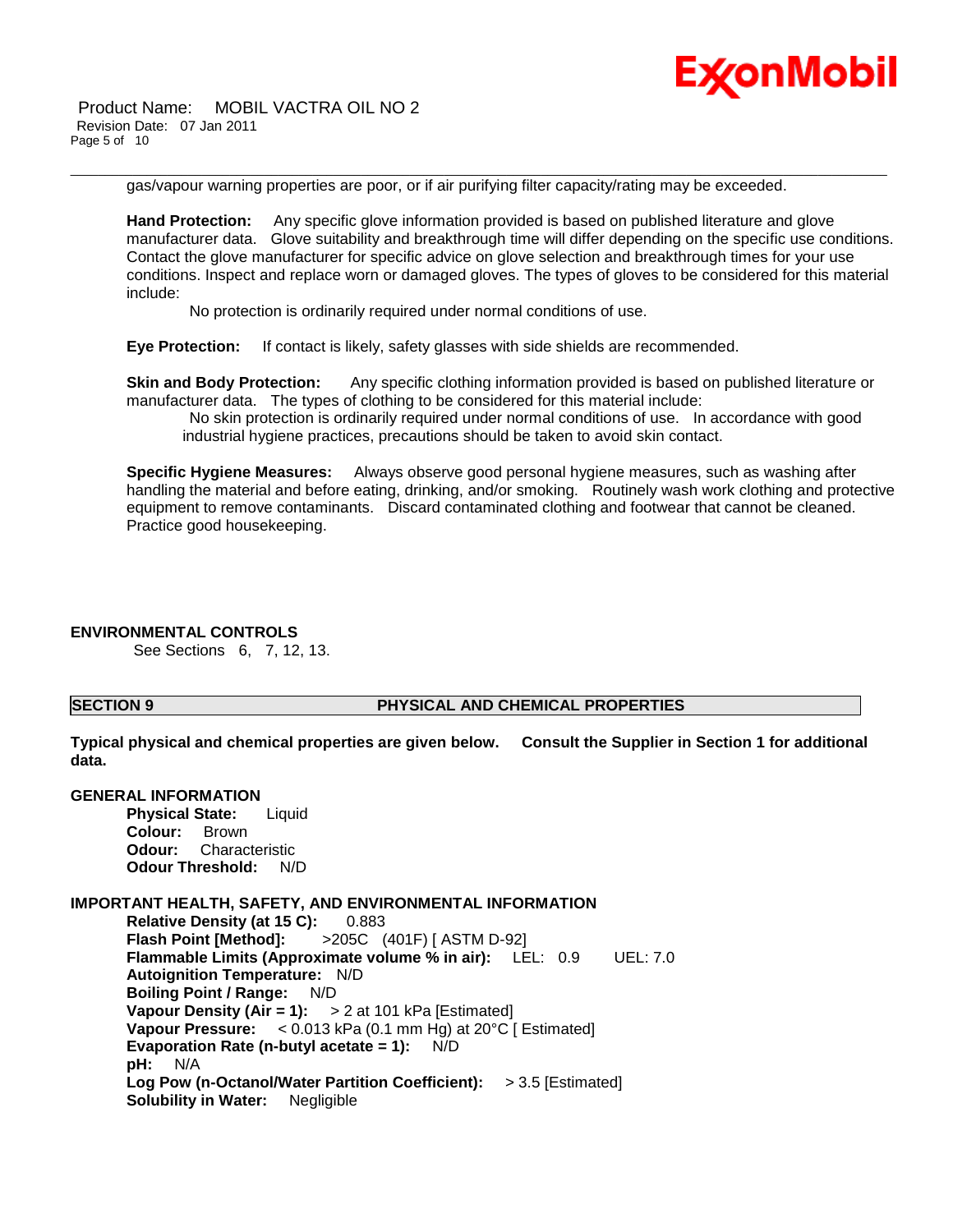# Ex⁄onMobil

Product Name: MOBIL VACTRA OIL NO 2 Revision Date: 07 Jan 2011 Page 6 of 10

> **Viscosity:** 68 cSt (68 mm2/sec) at 40°C **Explosive Properties:** N/D **Oxidizing Properties:** See Hazards Identification Section.

### **OTHER INFORMATION**

**Freezing Point:** N/D **Melting Point:** N/A **Pour Point:** -6°C (21°F) **DMSO Extract (mineral oil only), IP-346:** < 3 %wt **Decomposition Temperature:** N/D

### **SECTION 10 STABILITY AND REACTIVITY**

**STABILITY:** Material is stable under normal conditions.

**CONDITIONS TO AVOID:** Excessive heat. High energy sources of ignition.

**MATERIALS TO AVOID:** Strong oxidisers

**HAZARDOUS DECOMPOSITION PRODUCTS:** Material does not decompose at ambient temperatures.

\_\_\_\_\_\_\_\_\_\_\_\_\_\_\_\_\_\_\_\_\_\_\_\_\_\_\_\_\_\_\_\_\_\_\_\_\_\_\_\_\_\_\_\_\_\_\_\_\_\_\_\_\_\_\_\_\_\_\_\_\_\_\_\_\_\_\_\_\_\_\_\_\_\_\_\_\_\_\_\_\_\_\_\_\_\_\_\_\_\_\_\_\_\_\_\_\_\_\_\_\_\_\_\_\_\_\_\_\_\_\_\_\_\_\_\_\_\_

**HAZARDOUS POLYMERIZATION:** Will not occur.

### **SECTION 11 TOXICOLOGICAL INFORMATION**

### **ACUTE TOXICITY**

| <b>Route of Exposure</b>       | <b>Conclusion / Remarks</b>                                                                                      |  |
|--------------------------------|------------------------------------------------------------------------------------------------------------------|--|
| <b>Inhalation</b>              |                                                                                                                  |  |
| Toxicity: $LC50 > 5000$ mg/m3  | Minimally Toxic. Based on test data for structurally similar<br>materials.                                       |  |
| Irritation: No end point data. | Negligible hazard at ambient/normal handling temperatures.<br>Based on assessment of the components.             |  |
|                                |                                                                                                                  |  |
| Ingestion                      |                                                                                                                  |  |
| Toxicity: $LD50 > 5000$ mg/kg  | Minimally Toxic. Based on test data for structurally similar<br>materials.                                       |  |
|                                |                                                                                                                  |  |
| <b>Skin</b>                    |                                                                                                                  |  |
| Toxicity: $LD50 > 5000$ mg/kg  | Minimally Toxic. Based on test data for structurally similar<br>materials.                                       |  |
| Irritation: Data available.    | Negligible irritation to skin at ambient temperatures. Based on test<br>data for structurally similar materials. |  |
|                                |                                                                                                                  |  |
| Eye                            |                                                                                                                  |  |
| Irritation: Data available.    | May cause mild, short-lasting discomfort to eyes. Based on test<br>data for structurally similar materials.      |  |

#### **OTHER HEALTH EFFECTS FROM SHORT AND LONG TERM EXPOSURE**

Anticipated health effects from sub-chronic, chronic, respiratory or skin sensitization, mutagenicity, reproductive toxicity, carcinogenicity, target organ toxicity (single exposure or repeated exposure), aspiration toxicity and other effects based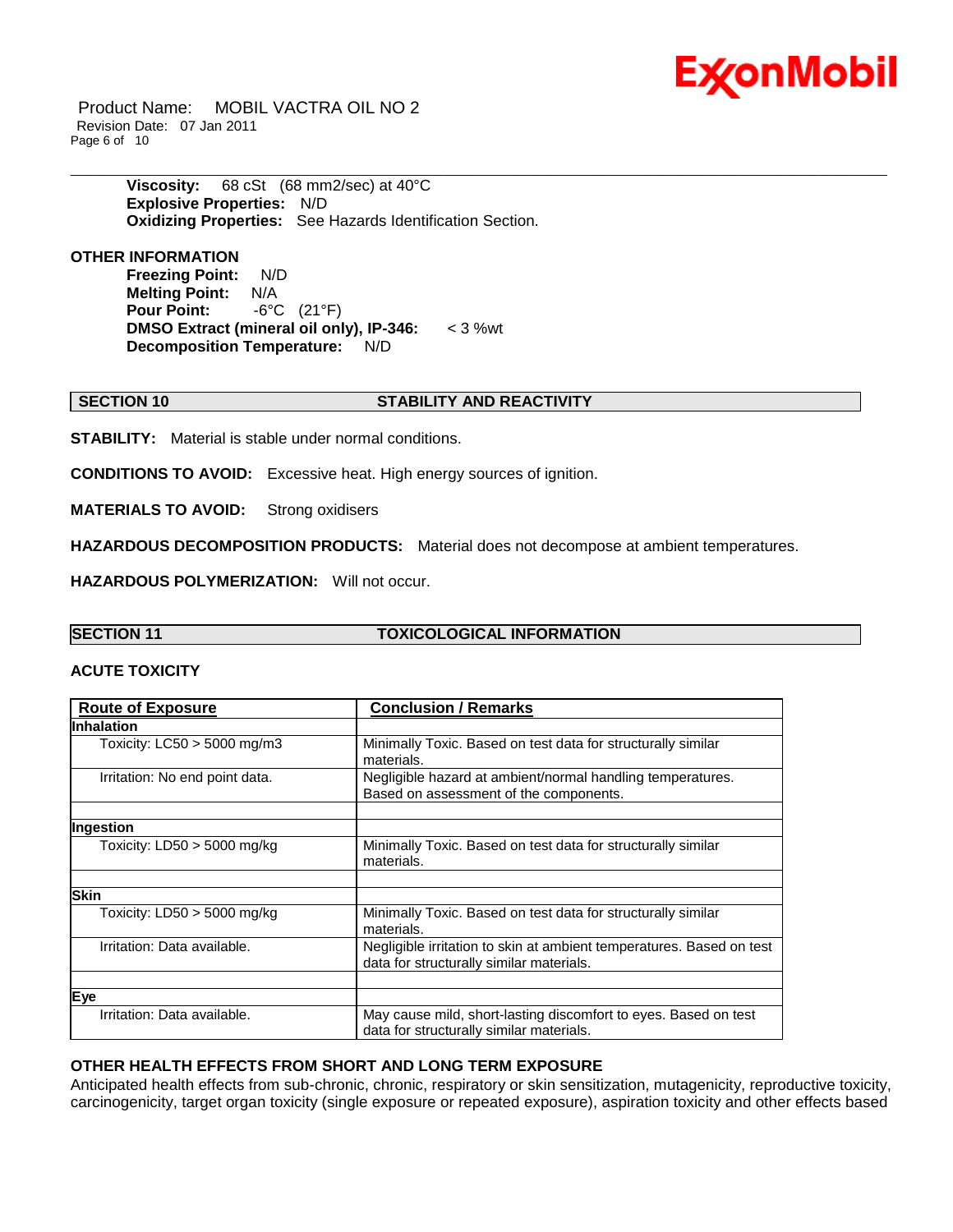on human experience and/or experimental data.

#### **CHRONIC/OTHER EFFECTS**

#### **Contains:**

Base oil severely refined: Not carcinogenic in animal studies. Representative material passes IP-346, Modified Ames test, and/or other screening tests. Dermal and inhalation studies showed minimal effects; lung non-specific infiltration of immune cells, oil deposition and minimal granuloma formation. Not sensitising in test animals.

Ex⁄onMobil

Additional information is available by request.

#### **SECTION 12 ECOLOGICAL INFORMATION**

\_\_\_\_\_\_\_\_\_\_\_\_\_\_\_\_\_\_\_\_\_\_\_\_\_\_\_\_\_\_\_\_\_\_\_\_\_\_\_\_\_\_\_\_\_\_\_\_\_\_\_\_\_\_\_\_\_\_\_\_\_\_\_\_\_\_\_\_\_\_\_\_\_\_\_\_\_\_\_\_\_\_\_\_\_\_\_\_\_\_\_\_\_\_\_\_\_\_\_\_\_\_\_\_\_\_\_\_\_\_\_\_\_\_\_\_\_\_

The information given is based on data available for the material, the components of the material, and similar materials.

#### **ECOTOXICITY**

Material -- Not expected to be harmful to aquatic organisms.

#### **MOBILITY**

 Base oil component -- Low solubility and floats and is expected to migrate from water to the land. Expected to partition to sediment and wastewater solids.

### **PERSISTENCE AND DEGRADABILITY**

**Biodegradation:**

Base oil component -- Expected to be inherently biodegradable

#### **BIOACCUMULATION POTENTIAL**

 Base oil component -- Has the potential to bioaccumulate, however metabolism or physical properties may reduce the bioconcentration or limit bioavailability.

#### **SECTION 13 DISPOSAL CONSIDERATIONS**

Disposal recommendations based on material as supplied. Disposal must be in accordance with current applicable laws and regulations, and material characteristics at time of disposal.

#### **DISPOSAL RECOMMENDATIONS**

Product is suitable for burning in an enclosed controlled burner for fuel value or disposal by supervised incineration at very high temperatures to prevent formation of undesirable combustion products. Protect the environment. Dispose of used oil at designated sites. Minimize skin contact. Do not mix used oils with solvents, brake fluids or coolants.

#### **REGULATORY DISPOSAL INFORMATION**

**European Waste Code:** 13 02 05\*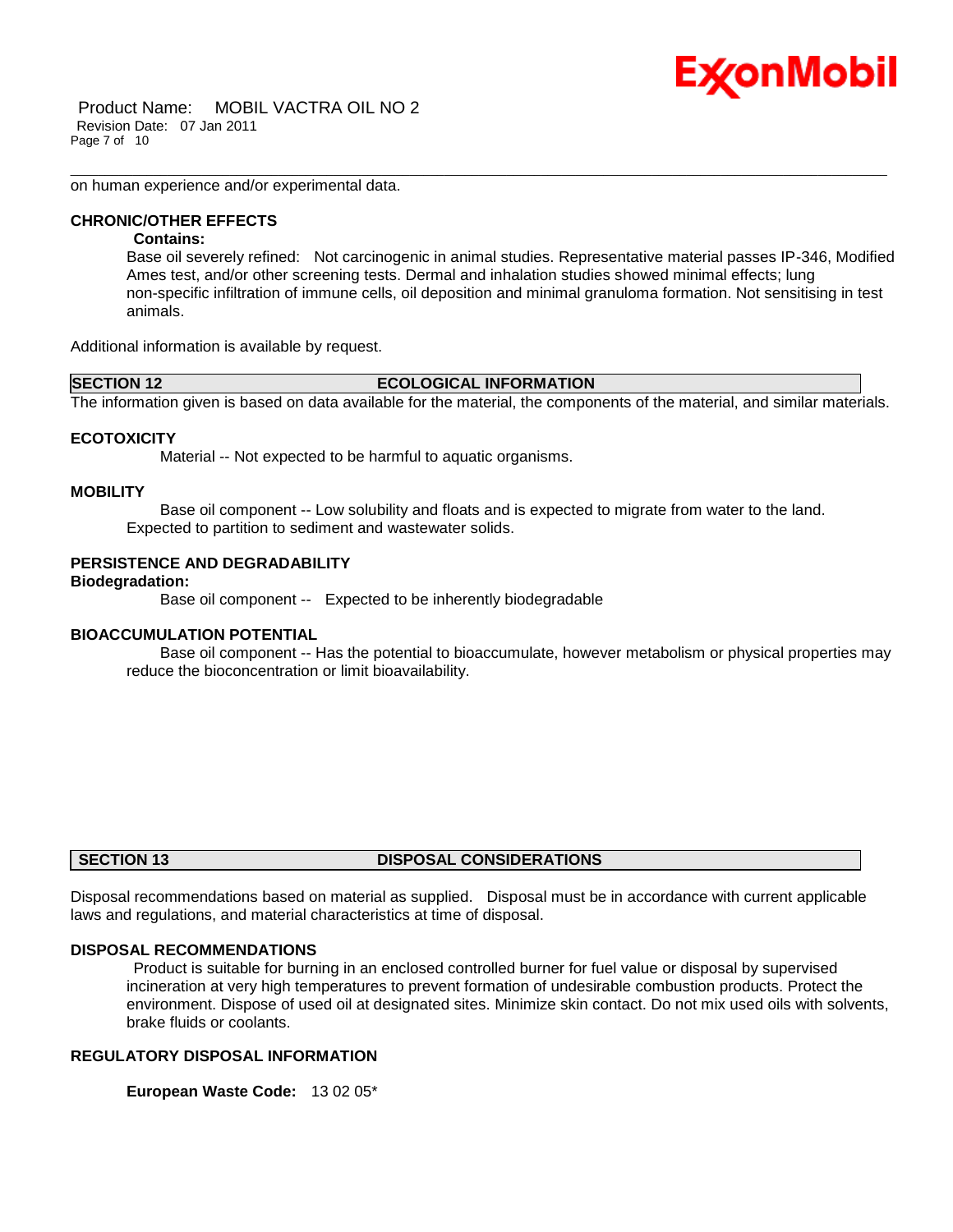

Product Name: MOBIL VACTRA OIL NO 2 Revision Date: 07 Jan 2011 Page 8 of 10

> NOTE: These codes are assigned based upon the most common uses for this material and may not reflect contaminants resulting from actual use. Waste producers need to assess the actual process used when generating the waste and its contaminants in order to assign the proper waste disposal code(s).

\_\_\_\_\_\_\_\_\_\_\_\_\_\_\_\_\_\_\_\_\_\_\_\_\_\_\_\_\_\_\_\_\_\_\_\_\_\_\_\_\_\_\_\_\_\_\_\_\_\_\_\_\_\_\_\_\_\_\_\_\_\_\_\_\_\_\_\_\_\_\_\_\_\_\_\_\_\_\_\_\_\_\_\_\_\_\_\_\_\_\_\_\_\_\_\_\_\_\_\_\_\_\_\_\_\_\_\_\_\_\_\_\_\_\_\_\_\_

This material is considered as hazardous waste pursuant to Directive 91/689/EEC on hazardous waste, and subject to the provisions of that Directive unless Article 1(5) of that Directive applies.

**Empty Container Warning** Empty Container Warning (where applicable): Empty containers may contain residue and can be dangerous. Do not attempt to refill or clean containers without proper instructions. Empty drums should be completely drained and safely stored until appropriately reconditioned or disposed. Empty containers should be taken for recycling, recovery, or disposal through suitably qualified or licensed contractor and in accordance with governmental regulations. DO NOT PRESSURISE, CUT, WELD, BRAZE, SOLDER, DRILL, GRIND, OR EXPOSE SUCH CONTAINERS TO HEAT, FLAME, SPARKS, STATIC ELECTRICITY, OR OTHER SOURCES OF IGNITION. THEY MAY EXPLODE AND CAUSE INJURY OR DEATH.

#### **SECTION 14 TRANSPORT INFORMATION**

**LAND (ADR/RID):** Not Regulated for Land Transport

**INLAND WATERWAYS (ADNR/ADN):** Not Regulated for Inland Waterways Transport

**SEA (IMDG):** Not Regulated for Sea Transport according to IMDG-Code

**AIR (IATA):** Not Regulated for Air Transport

. .

#### **SECTION 15 REGULATORY INFORMATION**

**REACH Information:** A Chemical Safety Assessment has not been carried out for the substance(s) that make up this material or for the material itself.

**Material is not dangerous as defined by the EU Dangerous Substances/Preparations Directives.**

**EU LABELING: Not regulated according to EC Directives**

**Contains:** PHOSPHORIC ACID ESTERS, AMINE SALT May produce an allergic reaction. This material contains one or more sensitizers <1.0% by weight which are not identified in the Composition Section.

#### **REGULATORY STATUS AND APPLICABLE LAWS AND REGULATIONS**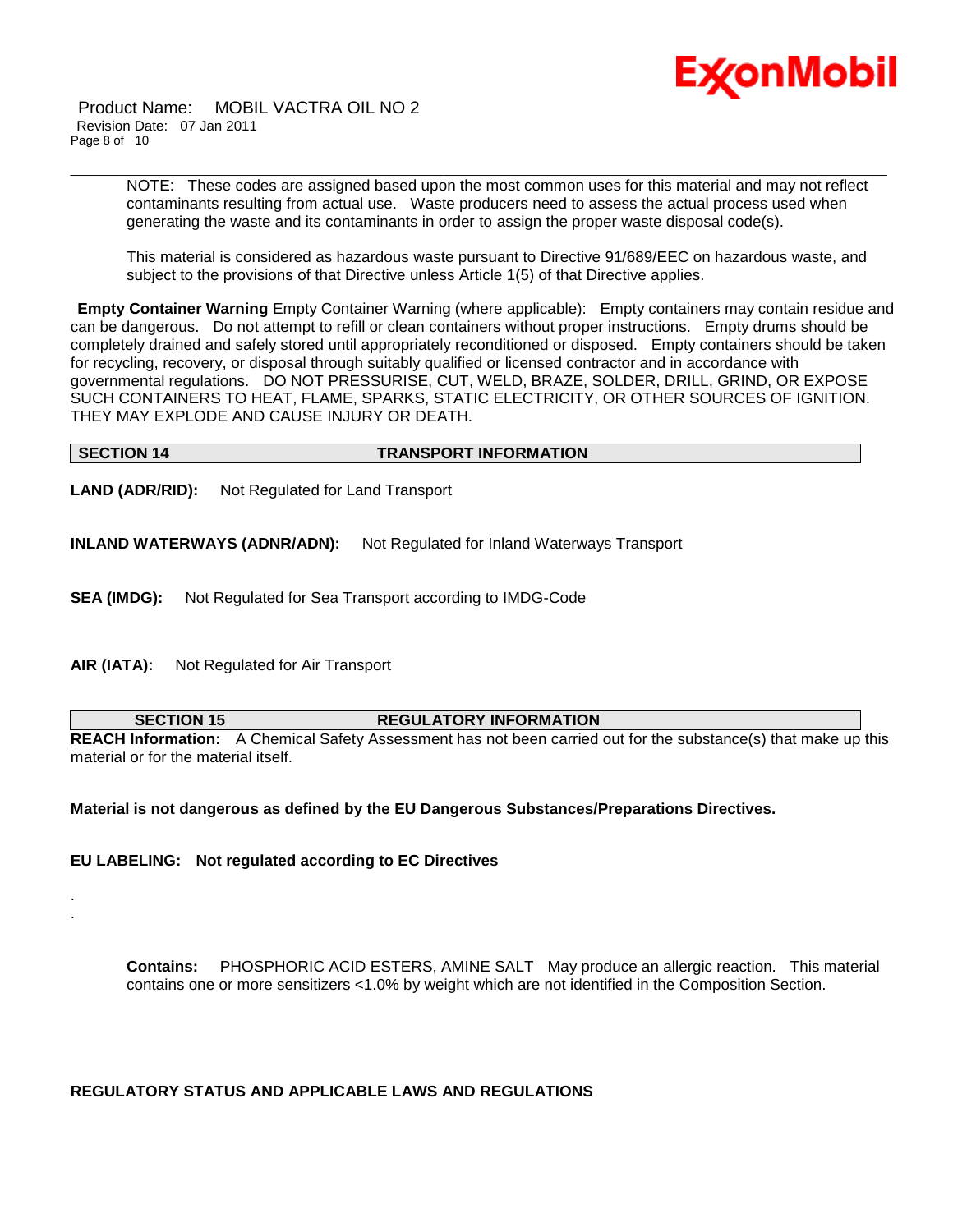

#### **Complies with the following national/regional chemical inventory requirements:** IECSC, KECI, AICS, PICCS, TSCA, ENCS, EINECS  **Special Cases:**

\_\_\_\_\_\_\_\_\_\_\_\_\_\_\_\_\_\_\_\_\_\_\_\_\_\_\_\_\_\_\_\_\_\_\_\_\_\_\_\_\_\_\_\_\_\_\_\_\_\_\_\_\_\_\_\_\_\_\_\_\_\_\_\_\_\_\_\_\_\_\_\_\_\_\_\_\_\_\_\_\_\_\_\_\_\_\_\_\_\_\_\_\_\_\_\_\_\_\_\_\_\_\_\_\_\_\_\_\_\_\_\_\_\_\_\_\_\_

| Inventory   | itatus               |
|-------------|----------------------|
| <b>NDSL</b> | Apply<br>estrictions |

#### **EU Directive:**

 1907/2006 [... on the Registration, Evaluation, Authorisation and Restriction of Chemicals ... and amendments thereto]

 96/82/EC as extended by 2003/105/EC [ ... on the control of major-accident hazards involving dangerous substances]. Product contains a substance that falls within the criteria defined in Annex I. Refer to Directive for details of requirements taking into account the volume of product stored on site.

### **SECTION 16 OTHER INFORMATION**

#### **THIS SAFETY DATA SHEET CONTAINS THE FOLLOWING REVISIONS:**

Revision Changes:

Section 13: Disposal Considerations - Disposal Recommendations was modified.

Section 13: European Waste Codes was modified.

Section 09: Pour Point ºC(ºF) was modified.

Section 09: Flash Point ºC(ºF) was modified.

Section 09: n-Octanol/Water Partition Coefficient was modified.

Section 09: Vapour Pressure was modified.

Section 09: Flash Point ºC(ºF) was modified.

Section 15: National Chemical Inventory Listing was modified.

Section 01: Company Contact Methods Sorted by Priority was modified.

Section 06: Protective Measures was added.

Section 06: Accidental Release - Protective Measures - Header was added.

Section 15: EU Directives and Regulations was added.

Section 15: Sensitiser Statement was added.

Section 15: Sensitiser Statement - Header was added.

Section 15: Sensitiser Statement was added.

Section 09: Decomposition Temperature was added.

Section 09: Decomposition Temp - Header was added.

Section 09: Explosive Properties was added.

Section 09: Explosive Properties - Header was added.

Composition: Footnotes was added.

ANNEX - Header was added.

Section 15: REACH Chemical Safety Assessment statement was added.

Section 11: Other Health Effects Header was added.

Section 01: Product Uses - Header was added.

Section 07: Handling and Storage - Specific Use - Header was added.

EU REACH-CLP Subheading Number was added.

Section 15: REACH Chemical Safety Assessment statement header was added.